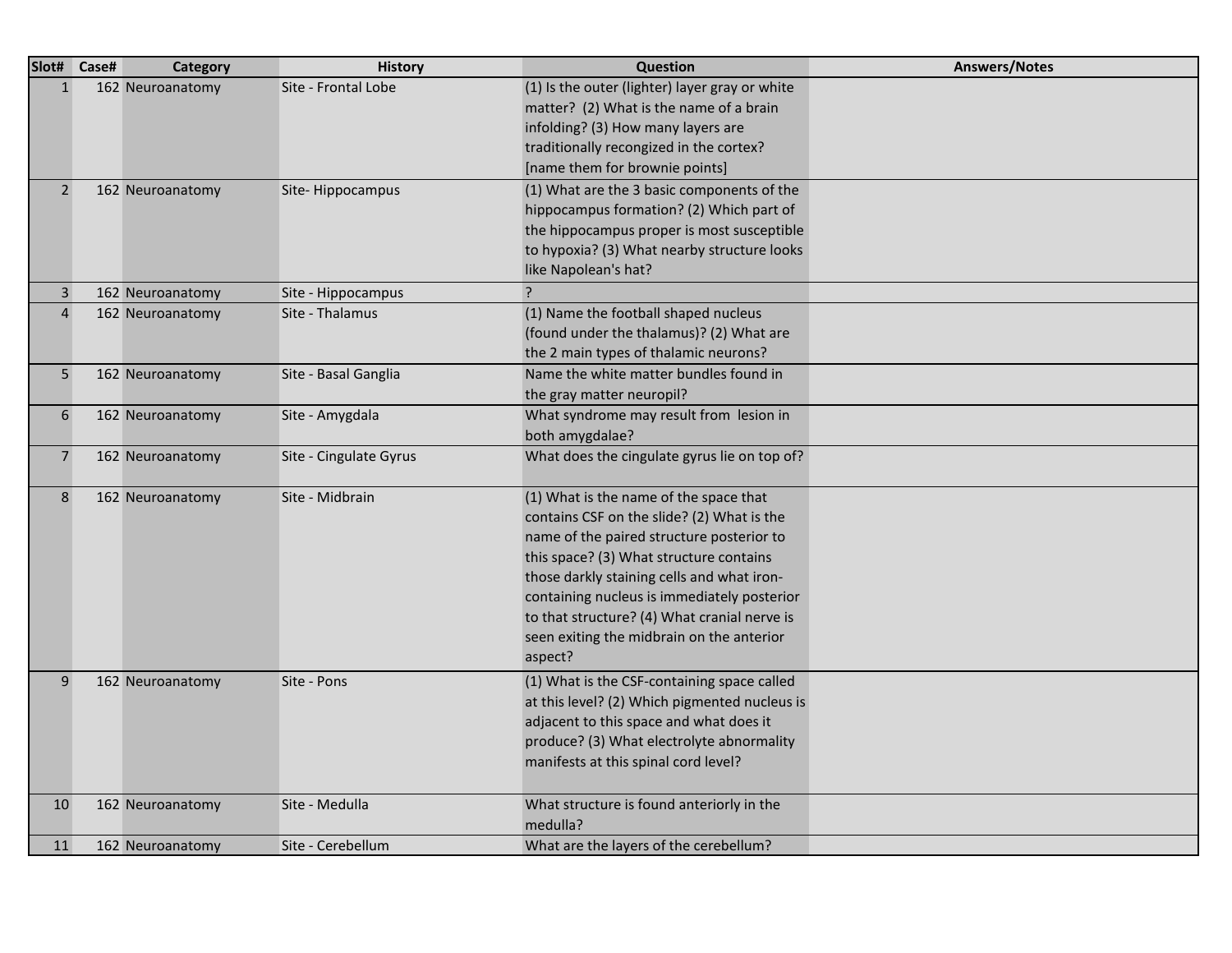| 12 | 162 Neuroanatomy | Site - Dura mater                                        | Using only histology, how can you<br>determine the inner and outer aspects of<br>the dura mater?                                                                                      |  |
|----|------------------|----------------------------------------------------------|---------------------------------------------------------------------------------------------------------------------------------------------------------------------------------------|--|
| 13 | 117 Neuroanatomy | Site - Cerebellar smears                                 | You are examining cerebellar smears from a<br>6-year-old with a cerebellar tumor. How can<br>you differentiate between a<br>medulloblstoma smear and normal<br>cerebellar parenchyma? |  |
| 15 | 740 Neuroanatomy | Site - Pineal Gland                                      |                                                                                                                                                                                       |  |
| 16 | 104 Neuroanatomy | Site - Infant brain                                      | What are the clusters of small round blue<br>cells in the deep white matter?                                                                                                          |  |
| 17 | 777 Glial Tumors | 54-yo F, left frontal lobe tumor                         | What is the characteristic molecular<br>alteration that indicates the improved<br>prognosis in this tumor type?                                                                       |  |
| 18 | 645 Glial Tumors | 8-yo F, rt posterior temporal lobe<br>mass               | What are the characteristic histologic<br>features that are specific for this tumor?                                                                                                  |  |
| 20 | 171 Glial Tumors | 54-yo F, mass in 4th ventricle                           | What is the classic presenting symptom<br>associated with this lesion? What is the<br>WHO grade?                                                                                      |  |
| 21 | 224 Glial Tumors | 16-yo F, large cerebellar mass                           | What WHO grade would you assign this<br>tumor? Why?                                                                                                                                   |  |
| 23 | 381 Glial Tumors | 17-yo, non-enhancing cerebellar<br>tumor                 | What is the characteristic radiologic<br>appearance of this tumor? If this tumor<br>involved both optic nerves, what syndrome<br>would you want to suggest the presence of?           |  |
| 24 | 347 Glial Tumors | 5-yo F, right temporoparietal lobe<br>tumor              | What is the WHO grade? What stans would<br>you use to confirm your diagnosis?                                                                                                         |  |
| 25 | 979 Glial Tumors | 33-yo M, non-enhancing temporal<br>lobe mass             | What histologic finding indicates the proper<br>WHO grade in this case? What molecular<br>abnormalities would indicate a better<br>prognosis in this case?                            |  |
| 26 | 432 Glial Tumors | 19-yo M, lateral ventricular mass                        | What is the WHO grade? Why?                                                                                                                                                           |  |
| 27 | 814 Glial Tumors | 32-yo M, non-enhancing left frontal<br>lobe mass         | What is the WHO grade? How would you<br>definitively prove that this is not reactive<br>gliosis?                                                                                      |  |
| 28 | 915 Glial Tumors | 61-year-old male with mass in the<br>cerebellar peduncle | What is the WHO grade? What molecular<br>testing results would indicate an aggressive<br>tumor with a poor prognosis?                                                                 |  |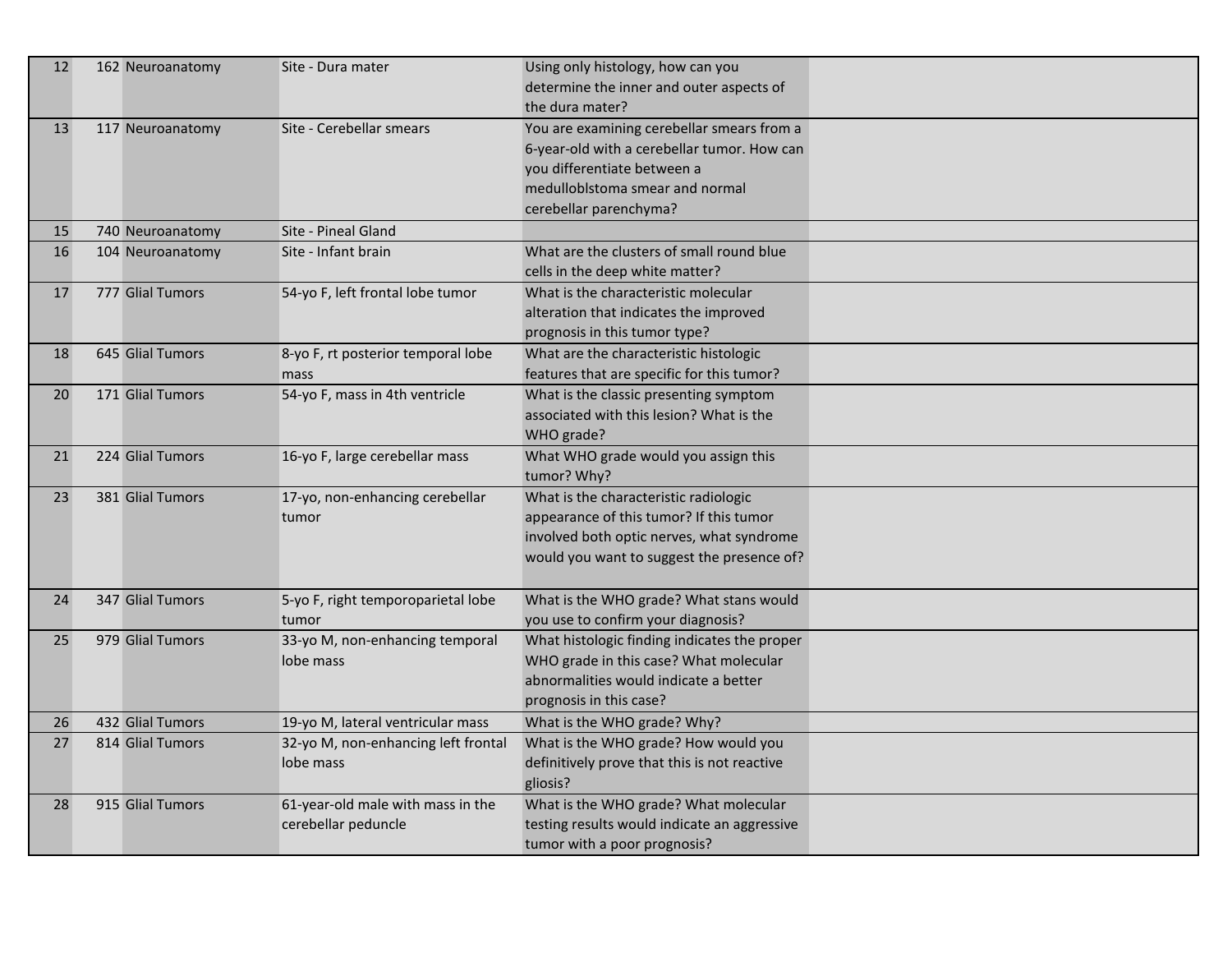| 29 | 62 Meningeal Tumors                                    | 52-yo F, homogenously-enhancing<br>mass overlying L frontal lobe                                            |                                                                                                                                |  |
|----|--------------------------------------------------------|-------------------------------------------------------------------------------------------------------------|--------------------------------------------------------------------------------------------------------------------------------|--|
| 30 | 94 Meningeal Tumors                                    | 24-yo M, parietal lobe mass, the<br>subjacent cortex is thickened in a<br>"plaque-like" fashion             | What syndrome is associated with this rare<br>pathologic entity?                                                               |  |
| 31 | 155 Meningeal Tumors                                   | 34-yo F, frontal lobe dural-based<br>mass                                                                   |                                                                                                                                |  |
| 32 | 157 Meningeal Tumors                                   | 46-yo M, L sphenoid wing mass                                                                               |                                                                                                                                |  |
| 33 | 391 Meningeal Tumors                                   | 53-yo M, homogenously-enhancing<br>mass overlying the parietal lobe                                         |                                                                                                                                |  |
| 34 | 810 Meningeal Tumors                                   | 81-yo F, R frontal region tumor                                                                             | What is the WHO grade for this tumor and<br>what is the other subtype with the same<br>grade?                                  |  |
| 35 |                                                        | 24 Posterior Fossa Tumors 8 yo M with cerebellar mass                                                       | What syndrome is assoc c the desmoplastic<br>version of this lesions?                                                          |  |
| 36 | 52 Posterior Fossa Tumors 35 yo F with cystic mass in  | cerebellum, with an enhancing mural<br>nodule                                                               | (1) What syndrome is this lesion assoc c and<br>why? (2) What lesion must be ruled out and<br>what 2 stains will help do this? |  |
| 37 | 150 Posterior Fossa Tumors 2 yo M with cerebellar mass |                                                                                                             | What is the gene that is characteristically<br>lost?                                                                           |  |
| 38 |                                                        | 256 Posterior Fossa Tumors 16 yo F with cystic mass in the<br>cerebellum, with an enhancing mural<br>nodule |                                                                                                                                |  |
| 39 |                                                        | 737 Posterior Fossa Tumors 53 yo M with posterior fossa tumor                                               |                                                                                                                                |  |
| 40 | 437 Sellar Tumors                                      | 61 yo F sellar region tumor                                                                                 |                                                                                                                                |  |
| 41 | 247 Sellar Tumors                                      | 19 yo M mass in pituitary stalk                                                                             | What is in the differential diagnosis for<br>SALL4 positive disease?                                                           |  |
| 43 | 273 Sellar Tumors                                      | 48 yo M mass in suprasellar region                                                                          |                                                                                                                                |  |
| 44 |                                                        | 63 Non-Native CNS Tumors 52 yo F c frontal lobe dural-based<br>mass                                         |                                                                                                                                |  |
| 45 |                                                        | 71 Non-Native CNS Tumors 22 yo F c diffuse leptomeningeal<br>enhancement                                    |                                                                                                                                |  |
| 46 |                                                        | 252 Non-Native CNS Tumors 32 yo F c uterine mass and an<br>occipital lobe parenchymal<br>hemorrhage         |                                                                                                                                |  |
| 47 |                                                        | 265 Non-Native CNS Tumors 62 yo M c several areas of white -<br>matter T2/FLAIR signal abnormality          |                                                                                                                                |  |
| 48 |                                                        | 266 Non-Native CNS Tumors 62 yo M c ring-enhancing mass in R<br>parietal lobe                               |                                                                                                                                |  |
| 49 |                                                        | 277 Non-Native CNS Tumors 55 yo F c L cerebral hemisperic<br>parenchymal hemorrhage                         |                                                                                                                                |  |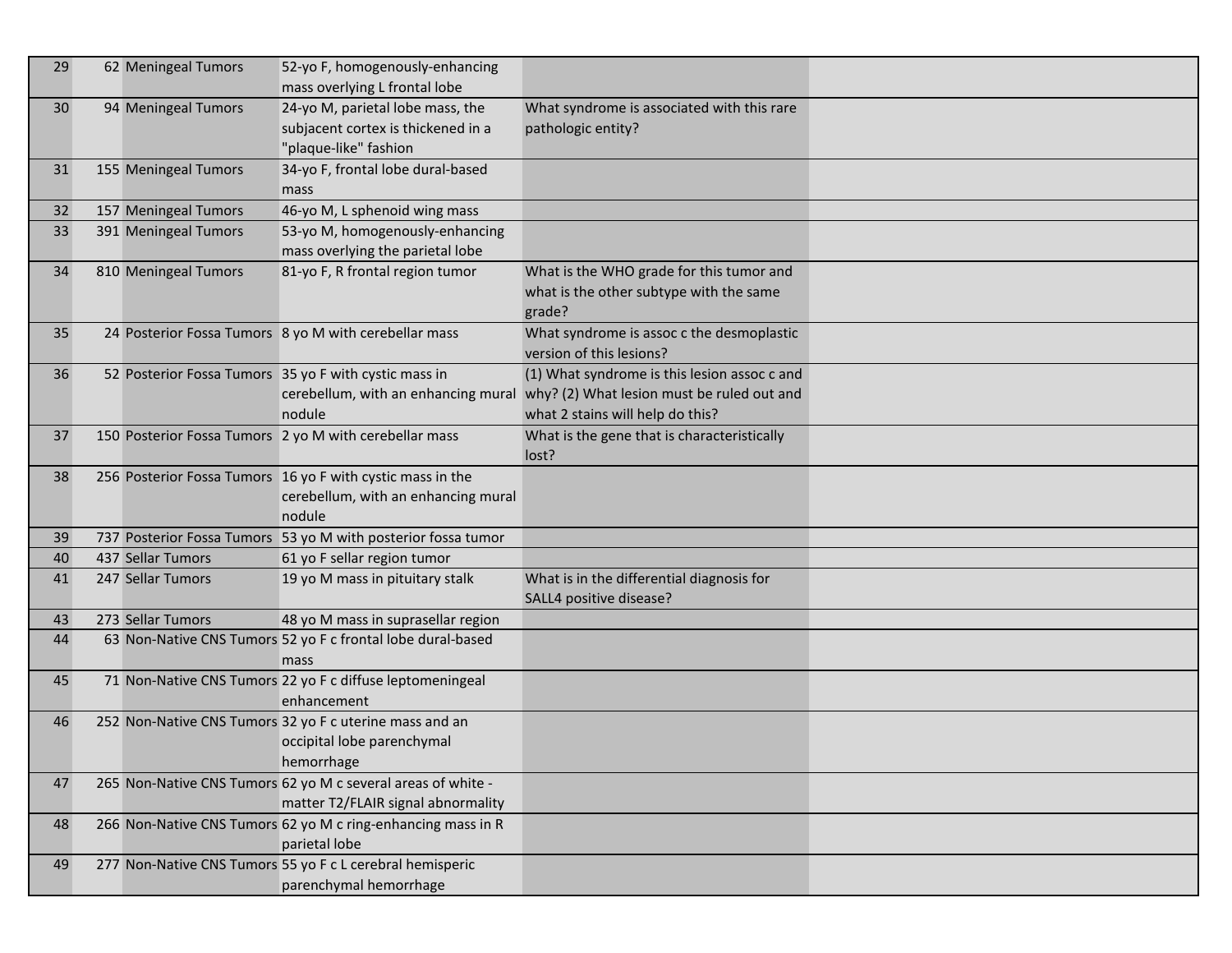| 50 <sup>°</sup> |                                                      | 1070 Non-Native CNS Tumors 79-year-old male with left temporal<br>lobe tumor                                                         |                                                                                 |  |
|-----------------|------------------------------------------------------|--------------------------------------------------------------------------------------------------------------------------------------|---------------------------------------------------------------------------------|--|
| 51              |                                                      | 114 Skeletal Muscle Patholo; 42 yo F c hyper CKemia, myalgias,<br>and positive pANCA                                                 |                                                                                 |  |
| 52              |                                                      | 152 Skeletal Muscle Patholo; 42 yo F c proximal weakness x 6 yrs.<br>Pt's mother had "muscle problems"                               |                                                                                 |  |
| 53              |                                                      | 208 Skeletal Muscle Patholo( 3 yo F c muscle weakness and<br>elevated CK                                                             |                                                                                 |  |
| 54              |                                                      | 215 Skeletal Muscle Patholo; 66 yo M c asymetric prox muscle<br>weakness, mildly elevated CK; no<br>significant systemic dz          |                                                                                 |  |
| 55              | 295 Skeletal Muscle Patholo; 82 yo M c LE weakness   |                                                                                                                                      |                                                                                 |  |
| 56              | 306 Skeletal Muscle Patholog 25 yo M c calf weakness |                                                                                                                                      |                                                                                 |  |
| 57              |                                                      | 161 Skeletal Muscle Patholo; 28-year-old F with history of<br>progressive extremity weakness,<br>abnormal FLAIR signal on brain MRI  |                                                                                 |  |
| 60              | 55 Nerve Sheath Tumors                               | 37 yo M c mass involving a lumbar<br>spine outlet foramen                                                                            |                                                                                 |  |
| 61              | 61 Nerve Sheath Tumors                               | 47 yo F c mass involving a thoracic<br>spine outlet foramen                                                                          |                                                                                 |  |
| 62              | 96 Spinal Region Tumors                              | 52 yo F c mass in the cauda equina<br>region                                                                                         |                                                                                 |  |
| 63              | 122 Spinal Region Tumors                             | 52-year-old male with mass in the<br>cauda equina region                                                                             | (1) What is the characteristic pattern seen?<br>(2) How do these things behave? |  |
| 64              | 237 Spinal Region Tumors                             | 42 yo M c mass involving the spinal<br>cord                                                                                          |                                                                                 |  |
| 65              | 260 Spinal Region Tumors                             | 64 yo M c mass in the<br>cerebellopontine angle - no<br>involvement of the foramen                                                   |                                                                                 |  |
| 66              | 293 Spinal Region Tumors                             | 65 yo F c mass in the clivus                                                                                                         |                                                                                 |  |
| 67              | 1064 Spinal Region Tumors                            | 10-year-old male with left parietal<br>skull mass                                                                                    |                                                                                 |  |
| 68              | 32 Neurodegeneration                                 | 72 yo M c hx of rapidly-progressing<br>cognitive decline, pyramidal<br>symptoms, and ataxia. Brain was<br>diffusely firm and gliotic |                                                                                 |  |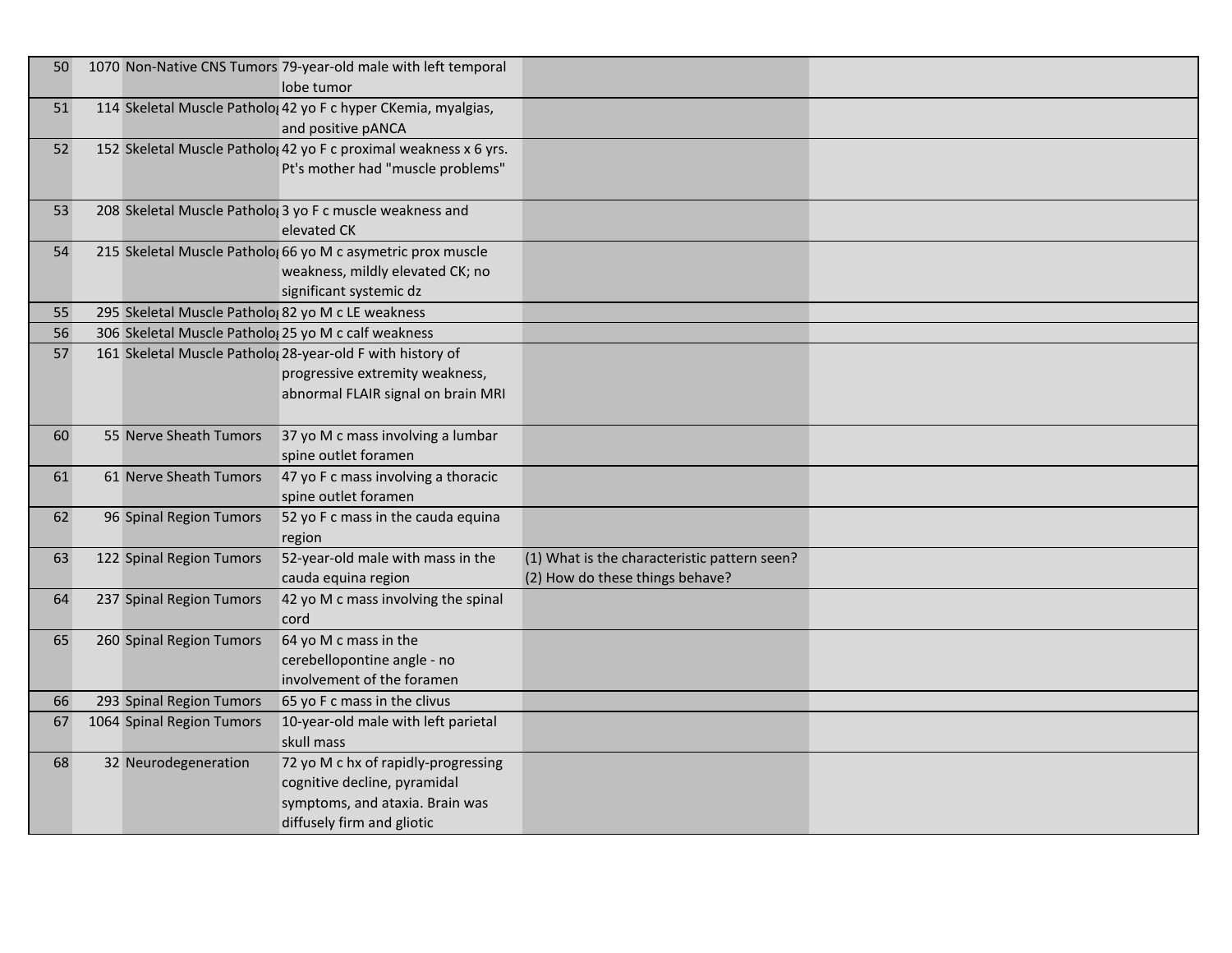| 69 | 48 Neurodegeneration  | 68 yo M c long hx of progressive<br>ataxia, Parkinsonism, and autonomic<br>dysfunction. No significant cognitive<br>decline. Gross examination revealed<br>prominent cerebellar, medullary, and<br>pontine atrophy, as well as slight<br>nigral depigmentation |  |
|----|-----------------------|----------------------------------------------------------------------------------------------------------------------------------------------------------------------------------------------------------------------------------------------------------------|--|
| 70 | 174 Neurodegeneration | 74 yo F c hx progressive cognitive<br>decline and significant personality<br>disturbances (not as severe as case<br>#201). No significant gross<br>abnormalities seen.                                                                                         |  |
| 71 | 201 Neurodegeneration | 62 yo F c prolonged (>10 yr) hx of<br>cognitive decline, dominated by<br>prominent personality disturbances<br>(paranoid, hoarding). Brain showed<br>prominent atrophy of anterior<br>temporal and frontal lobes                                               |  |
| 74 | 207 Neurodegeneration | 64 yo F with progressive cognitive<br>decline, apraxia, and the curious<br>claim that her left arm belonged to<br>someone else. "It's not mine!", she<br>would emphatically state when<br>asked Only slight frontal atrophy<br>noted at brain cutting          |  |
| 77 | 213 Neurodegeneration | 58-year-old male with progressive<br>cognitive decline, primarily<br>characterized by memory loss                                                                                                                                                              |  |
| 78 | 795 Neurodegeneration | 79-year-old female with dementia,<br>including difficulty swallowing and<br>gaze palsy                                                                                                                                                                         |  |
| 80 | 821 Neurodegeneration | 66-year-old female with a resting<br>tremor, progressive memory loss,<br>visual hallucinations                                                                                                                                                                 |  |
| 81 | 480 Neurodegeneration | 85-year-old demented female with<br>large right-sided brain parenchymal<br>hemorrhage                                                                                                                                                                          |  |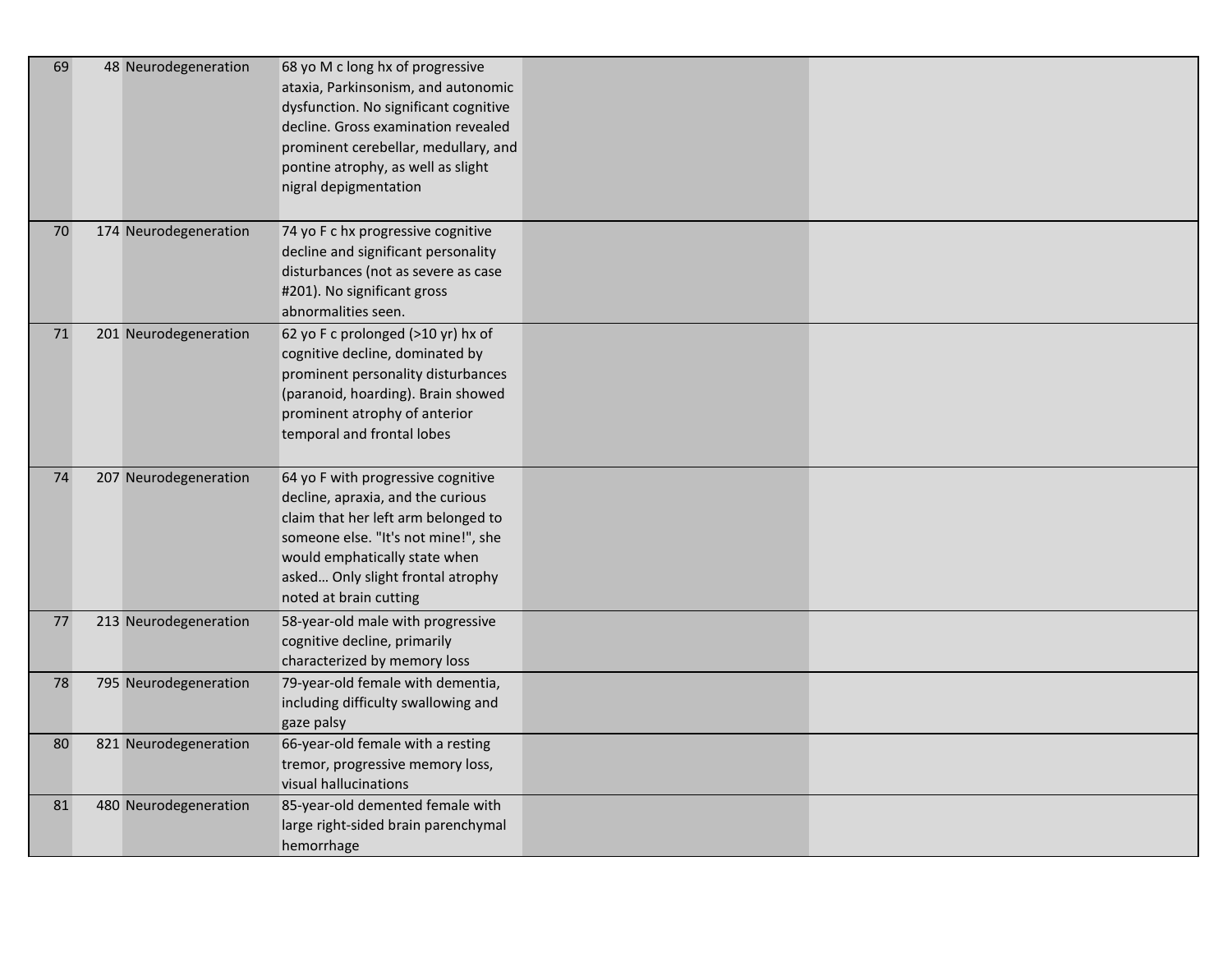| 82 | 170 Infectious Disease | 56-year-old female with a history of<br>lung transplant several years prior to<br>death. Infection noted in lungs at<br>autopsy                                                                 |
|----|------------------------|-------------------------------------------------------------------------------------------------------------------------------------------------------------------------------------------------|
| 84 | 95 Infectious Disease  | 53-year-old female with a third<br>ventricular mass, hydrocephalus.<br>Recent travel to Mexico                                                                                                  |
| 85 | 106 Infectious Disease | 17-year-old male with rapidly<br>progressive decline in mental status<br>and brain edema, died five days after<br>presentation to hospital. No focal<br>lesions seen at autopsy                 |
| 86 | 112 Infectious Disease | 56-year-old female with HIV, slightly<br>thickened meninges                                                                                                                                     |
| 87 | 115 Infectious Disease | 2-year-old female who presented<br>with fever and signs of meningismus                                                                                                                          |
| 88 | 805 Infectious Disease | 52-year-old male, prison inmate, with<br>night sweats, weight loss, and cranial<br>neuropathies                                                                                                 |
| 89 | 2 Miscellaneous        | 63-year-old alcoholic male, who<br>presented to ED with altered mental<br>status. After correction of<br>hyponatremia, had progressive<br>decline in mental status. Comatose<br>prior to death. |
| 90 | 23 Miscellaneous       | 58-year-old female with history of<br>widespread, somewhat random<br>motor and sensory deficits.                                                                                                |
| 91 | 38 Miscellaneous       | 38-year-old male with history of<br>seizures, found dead in bed                                                                                                                                 |
| 92 | 51 Miscellaneous       | 1-year-old male with hydrocephalus                                                                                                                                                              |
| 93 | 73 Miscellaneous       | 38-year-old male with Chiari type I<br>malformation                                                                                                                                             |
| 94 | 172 Miscellaneous      | 11-month-old male infant, born at 29<br>weeks EGA                                                                                                                                               |
| 95 | 187 Miscellaneous      | 52-year-old female with AHLE,<br>treated with corticosteroids for<br>presumed PRES                                                                                                              |